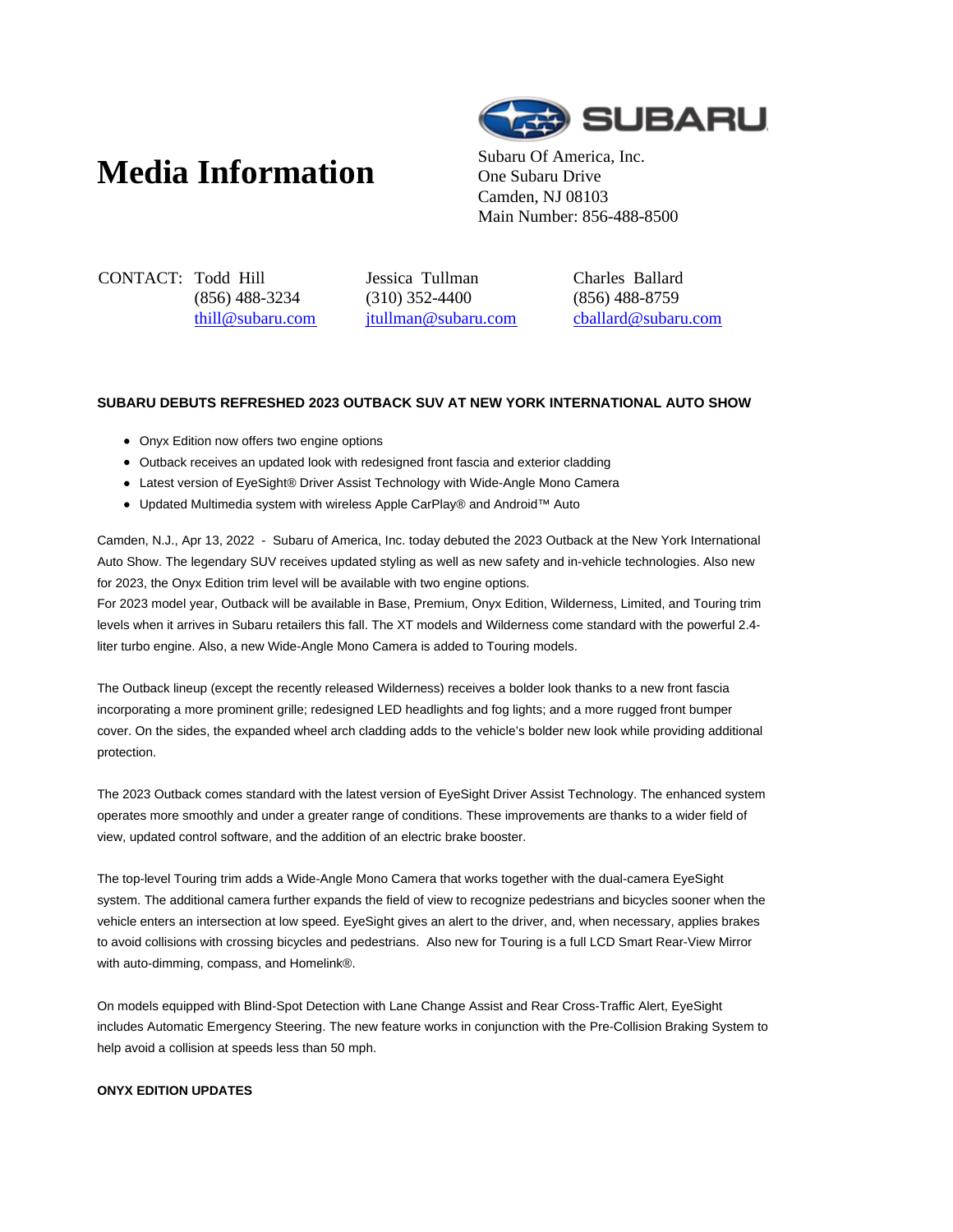The Onyx Edition is now available with the 2.5-liter naturally aspirated SUBARU BOXER® engine. The Onyx Edition features black-finish exterior elements, 18-inch alloy wheels, and badging as well as an exclusive gray two-tone interior. Further, the seats are wrapped in a water-repellant durable StarTex® material. The Onyx Edition builds on the Premium trim and adds Hands-Free Power Gate; Front View Monitor; Dual-Mode X-MODE; and full-size spare tire.

# **PERFORMANCE AND CAPABILITY**

The 2023 Outback delivers the optimal blend of SUV capability and car-like ride and handling with standard Subaru Symmetrical All-Wheel Drive, Active Torque Vectoring, Vehicle Dynamics Control and X-MODE with Hill Descent Control. The 8.7 inches of ground clearance (9.5 inches for Wilderness) is greater than that of many SUVs, yet the Outback maintains a comfortably low step-in height for both front and rear passenger entry.

Standard on XT models, the 2.4-liter turbocharged BOXER engine delivers robust all-around performance with 260 horsepower at 5,600 rpm and 277 lb-ft of torque at 2,000 rpm. Meanwhile, the standard naturally aspirated 2.5-liter BOXER has a responsive 182 horsepower at 5,800 rpm and 176 lb-ft of torque at 4,400 rpm.

All 2023 Outback models are paired with a Lineartronic CVT featuring an 8-speed manual mode function with steering wheel paddle shifters. The 2.4-liter turbo delivers an estimated 23/30 mpg city/highway and has a 3,500-lb. towing capacity, the most of any Outback in history. The 2.5-liter achieves up to an estimated 33 mpg and a range of more than 600 miles on a single tank.

#### **STRUCTURE AND SAFETY**

Introduced for 2017, the Subaru Global Platform has been optimized for the Outback, boasting a structure that is 70 percent stiffer in both torsional and front-suspension rigidity. It is also 100-percent stiffer in both front lateral flexural and rear subframe rigidity compared to the previous Outback's platform. Crash protection is improved, as the new body absorbs over 40-percent more energy in front/side crashes than the prior model. When a crash is unavoidable, the Outback protects driver and passengers with eight standard airbags, including a driver knee airbag. Subaru expects the 2023 Outback will achieve top safety scores when it is tested later this year, including a TOP SAFETY PICK+ rating from the Insurance Institute for Highway Safety (IIHS).

Standard EyeSight Driver Assist Technology includes Advanced Adaptive Cruise Control with Lane Centering, which provides steering assist when the vehicle veers toward the outside of its lane, helping the driver maintain a direct path. The DriverFocus™ Distraction Mitigation System uses a dedicated infrared camera and facial recognition technology to identify signs of driver fatigue or distraction and provides audio and visual warnings to alert the driver and passengers. Additional available driver-assist technologies include Reverse Automatic Braking; and EyeSight Assist Monitor with head-up display.

An available Front View Monitor captures images within the driver's blind spots in front of the vehicle and displays a 180-degree view on the 11.6-inch display, providing safety and assistance when checking road conditions ahead, parking, and off-roading.

# **COMFORT, CONVENIENCE, AND VERSATILITY**

All trim levels feature power door locks, windows and side mirrors; Welcome Lighting; Sound Insulation Windshield; and One-Touch Folding Rear Seats. Moving up to the Premium trim adds the All-Weather Package; a 10-way power front driver seat with lumbar support; and LED rear gate light. The Limited trim gains Keyless Entry with Push-Button Start and heated rear seats (outboard position). The Touring trim adds ventilated front seats and a heated steering wheel (360-degree) to its roster of standard features.

For powering and pairing personal devices, Outback provides front and rear USB A ports and two 12-volt DC power sockets as standard. Front and rear USB C ports are added to Premium trim and higher.

With a cargo floor length of 75 inches with the rear seatbacks folded, the 2023 Outback offers up to 75.6 cu ft of cargo. And with a wide rear gate opening, the Outback can comfortably accommodate long items such as camping gear, golf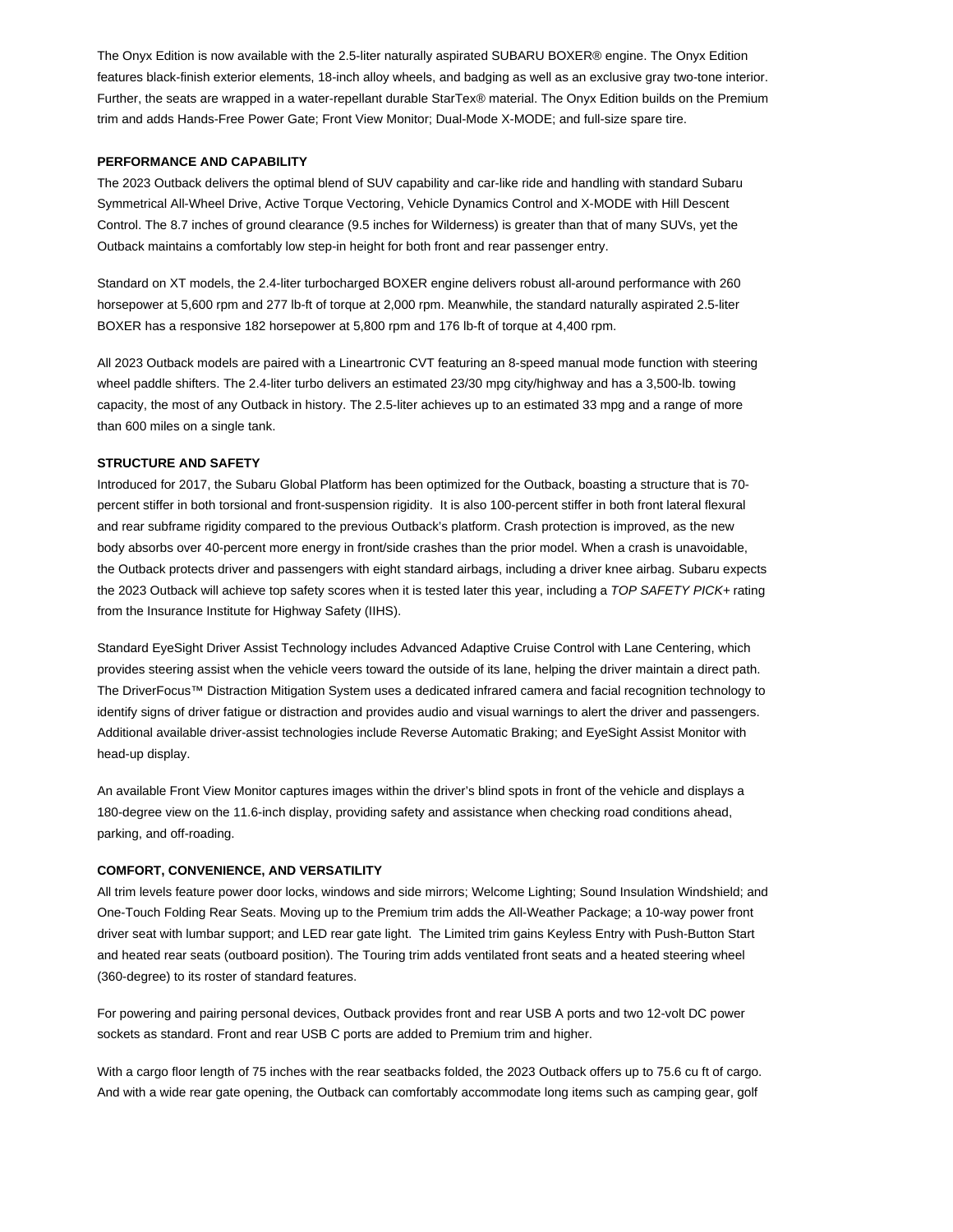clubs or strollers. For added convenience while loading the vehicle, an available Hands-Free Power Gate allows the owner to open the rear gate by simply waving in front of the Subaru emblem (positioned in the center of the rear gate), and a single-touch lifting cargo cover provides easier access. For additional cargo versatility, the Outback offers standard roof rails with tie-down points and integrated and retractable cross bars. Outback Wilderness retains its stronger roof rails that allow for roof tent capability.

# **BOLD DESIGN**

The Outback's exterior emphasizes ruggedness and functionally while evoking a sense of adventure. For 2023, the Outback lineup (except Wilderness) receives a new front fascia that includes an aggressive front bumper cover; larger grille; and redesigned LED headlights and fog lights. The wheel arch cladding has been updated to improve functionality.

The interior design uses a wide windshield and long lines from the center of the instrument panel to the door panels to create an open environment. The tablet-style 11.6-inch Full HD center information display (dual 7.0-inch display on base) offers direct touch controls for multimedia, HVAC, X-MODE, and vehicle settings.

The top-of-the-line Touring trim leverages luxurious appointments inside and out, including new Black Nappa leather with contrasting tan stitching, high-gloss black molding for the pillars, chrome plating decorated door handles and satin tone plated side mirrors.

# **SUBARU IN-VEHICLE TECHNOLOGY**

The 2023 Outback debuts the latest version of the STARLINK 11.6-inch Multimedia Plus system with standard wireless Apple CarPlay® and Android™ Auto with full screen display. The system features an 11.6-inch high-resolution touchscreen with combination meter integration and improved on-screen controls for audio, HVAC, X-MODE and vehicle features. Additional standard features include new Valet Mode; Bluetooth® hands-free phone and audio streaming connectivity; AM/FM stereo; rear vision camera; SiriusXM® All-Access Radio and SiriusXM Travel Link® (4 month free subscriptions); HD Radio®; and over-the-air updates.

The 11.6-inch Multimedia Navigation system includes voice -activated navigation powered by the latest version of TomTom® and SiriusXM Travel Link (3-year free subscription).

The 2023 Outback is the first vehicle in the Subaru model line up to integrate what3words (W3W), an innovative location technology that provides a simple way to communicate precise locations using just three simple words. W3W has divided the world into a grid of 10-foot squares and given each square a unique combination of three words -- a what3words address. Customers can navigate to and share trailheads, scenic overlooks and other hard to find places with precise accuracy using just three words. The feature is standard on models equipped with the STARLINK 11.6-inch Multimedia Navigation system.

The Outback is built at Subaru of Indiana Automotive (SIA) in Lafayette, Indiana along with the Ascent, Impreza, and Legacy.

#### **About Subaru of America, Inc.**

Subaru of America, Inc. (SOA) is a wholly owned subsidiary of Subaru Corporation of Japan. Headquartered at a zerolandfill office in Camden, N.J., the company markets and distributes Subaru vehicles, parts and accessories through a network of more than 630 retailers across the United States. All Subaru products are manufactured in zero-landfill plants and Subaru of Indiana Automotive, Inc. is the only U.S. automobile manufacturing plant to be designated a backyard wildlife habitat by the National Wildlife Federation. SOA is guided by the Subaru Love Promise,which is the company's vision to show love and respect to everyone, and to support its communities and customers nationwide. Over the past 20 years, SOA and the SOA Foundation have donated more than \$270 million to causes the Subaru family cares about, and its employees have logged nearly 78,000 volunteer hours. As a company, Subaru believes it is important to do its part in making a positive impact in the world because it is the right thing to do.